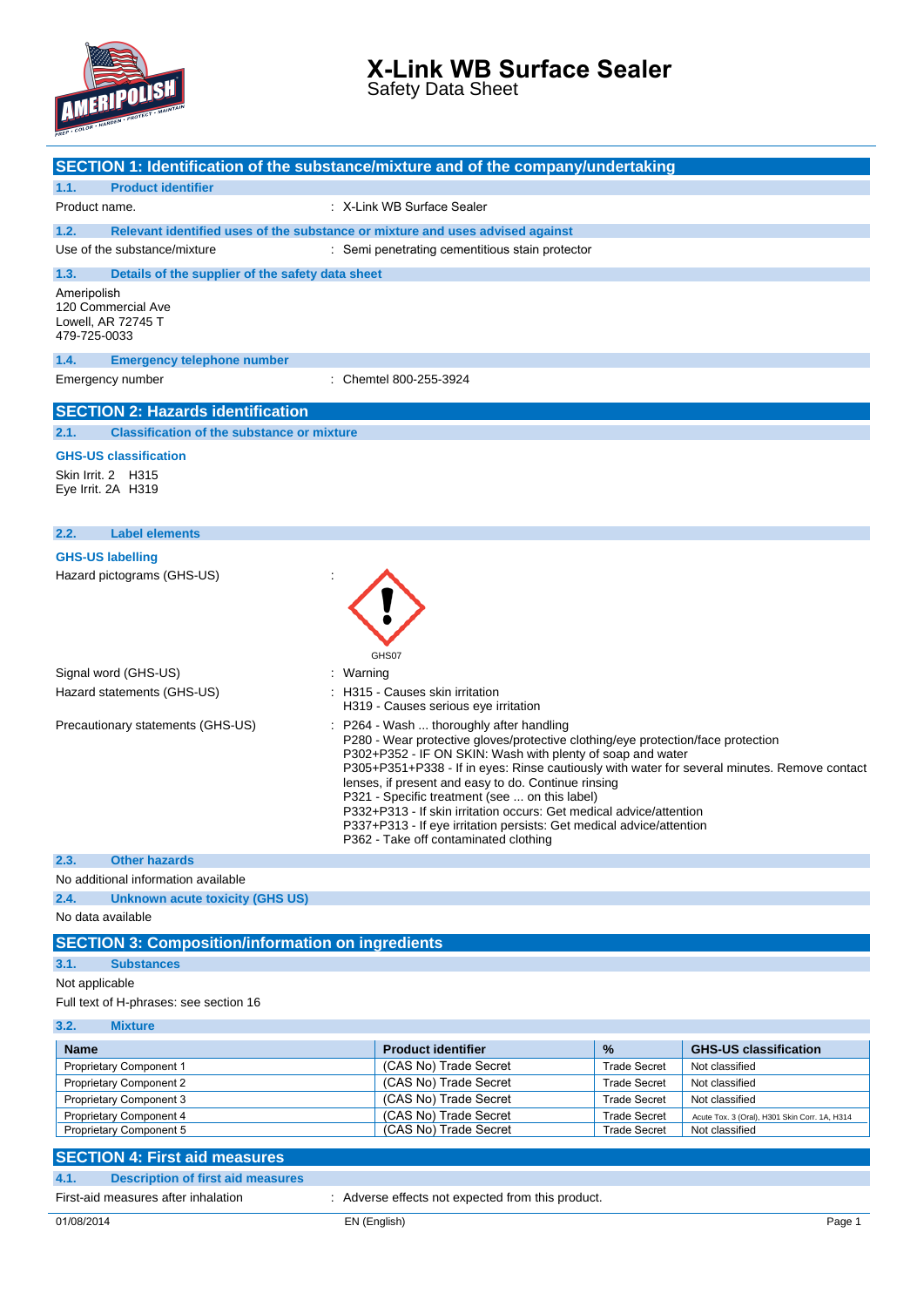Safety Data Sheet

| First-aid measures after skin contact                         |                                    |                                                                               | Flush with water for at least 15 minutes. Seek medical attention if irritation develops or persists. |
|---------------------------------------------------------------|------------------------------------|-------------------------------------------------------------------------------|------------------------------------------------------------------------------------------------------|
| First-aid measures after eye contact                          |                                    | medical attention.                                                            | Immediately flush eyes with plenty of water for at least 15 minutes. If irritation persists get      |
| First-aid measures after ingestion                            |                                    | Do NOT induce vomiting. Seek medical attention.                               |                                                                                                      |
| 4.2.                                                          |                                    | Most important symptoms and effects, both acute and delayed                   |                                                                                                      |
| Symptoms/injuries after inhalation                            |                                    | None under normal use.                                                        |                                                                                                      |
| Symptoms/injuries after skin contact                          |                                    | Causes skin irritation.                                                       |                                                                                                      |
| Symptoms/injuries after eye contact                           |                                    | Causes serious eye irritation.                                                |                                                                                                      |
| Symptoms/injuries after ingestion                             |                                    | : May be harmful if swallowed.                                                |                                                                                                      |
| 4.3.                                                          |                                    | Indication of any immediate medical attention and special treatment needed    |                                                                                                      |
| No additional information available                           |                                    |                                                                               |                                                                                                      |
| <b>SECTION 5: Firefighting measures</b>                       |                                    |                                                                               |                                                                                                      |
| <b>Extinguishing media</b><br>5.1.                            |                                    |                                                                               |                                                                                                      |
| Suitable extinguishing media                                  |                                    | : Water spray, dry chemical, foam, carbon dioxide.                            |                                                                                                      |
| Unsuitable extinguishing media                                |                                    | None.                                                                         |                                                                                                      |
| 5.2.<br>Special hazards arising from the substance or mixture |                                    |                                                                               |                                                                                                      |
| Fire hazard                                                   |                                    | None known.                                                                   |                                                                                                      |
| <b>Explosion hazard</b>                                       |                                    | None known.                                                                   |                                                                                                      |
| 5.3.<br><b>Advice for firefighters</b>                        |                                    |                                                                               |                                                                                                      |
| Protection during firefighting                                |                                    | : Firefighters should wear full protective gear.                              |                                                                                                      |
|                                                               |                                    |                                                                               |                                                                                                      |
| <b>SECTION 6: Accidental release measures</b>                 |                                    |                                                                               |                                                                                                      |
| 6.1.                                                          |                                    | Personal precautions, protective equipment and emergency procedures           |                                                                                                      |
| 6.1.1.<br>For non-emergency personnel                         |                                    |                                                                               |                                                                                                      |
| No additional information available                           |                                    |                                                                               |                                                                                                      |
| 6.1.2.<br>For emergency responders                            |                                    |                                                                               |                                                                                                      |
| No additional information available                           |                                    |                                                                               |                                                                                                      |
| 6.2.<br><b>Environmental precautions</b>                      |                                    |                                                                               |                                                                                                      |
| Avoid release to the environment.                             |                                    |                                                                               |                                                                                                      |
| 6.3.<br>Methods and material for containment and cleaning up  |                                    |                                                                               |                                                                                                      |
| For containment                                               |                                    | : Stop the flow of material, if this is without risk.                         |                                                                                                      |
| Methods for cleaning up                                       |                                    | accordance with local, state and federal regulations.                         | Confine spill and soak up with absorbent. Place in an approved container and dispose in              |
| 6.4.<br><b>Reference to other sections</b>                    |                                    |                                                                               |                                                                                                      |
| No additional information available                           |                                    |                                                                               |                                                                                                      |
| <b>SECTION 7: Handling and storage</b>                        |                                    |                                                                               |                                                                                                      |
| <b>Precautions for safe handling</b><br>7.1.                  |                                    |                                                                               |                                                                                                      |
| Precautions for safe handling                                 |                                    | : Avoid contact with eyes, skin and clothing. Wash thoroughly after handling. |                                                                                                      |
| 7.2.                                                          |                                    | Conditions for safe storage, including any incompatibilities                  |                                                                                                      |
| Storage conditions                                            |                                    | : No special storage conditions required.                                     |                                                                                                      |
|                                                               |                                    |                                                                               |                                                                                                      |
| 7.3.<br><b>Specific end use(s)</b>                            |                                    |                                                                               |                                                                                                      |
| No additional information available                           |                                    |                                                                               |                                                                                                      |
| <b>SECTION 8: Exposure controls/personal protection</b>       |                                    |                                                                               |                                                                                                      |
| 8.1.<br><b>Control parameters</b>                             |                                    |                                                                               |                                                                                                      |
| <b>Proprietary Component 4</b>                                |                                    |                                                                               |                                                                                                      |
| <b>USA ACGIH</b>                                              | ACGIH Ceiling (mg/m <sup>3</sup> ) |                                                                               | $2 \text{ mg/m}^3$                                                                                   |
| 8.2.<br><b>Exposure controls</b>                              |                                    |                                                                               |                                                                                                      |
| Appropriate engineering controls                              |                                    | : Provide adequate general and local exhaust ventilation.                     |                                                                                                      |
| Hand protection                                               |                                    |                                                                               | Use impervious gloves such as neoprene, nitrile, or rubber for hand protection.                      |
| Eye protection                                                |                                    | Chemical goggles or safety glasses.                                           |                                                                                                      |
| Skin and body protection                                      |                                    | Wear suitable working clothes.                                                |                                                                                                      |
| Respiratory protection                                        |                                    |                                                                               | If airborne concentrations are above the applicable exposure limits, use NIOSH approved              |
|                                                               |                                    | respiratory protection.                                                       |                                                                                                      |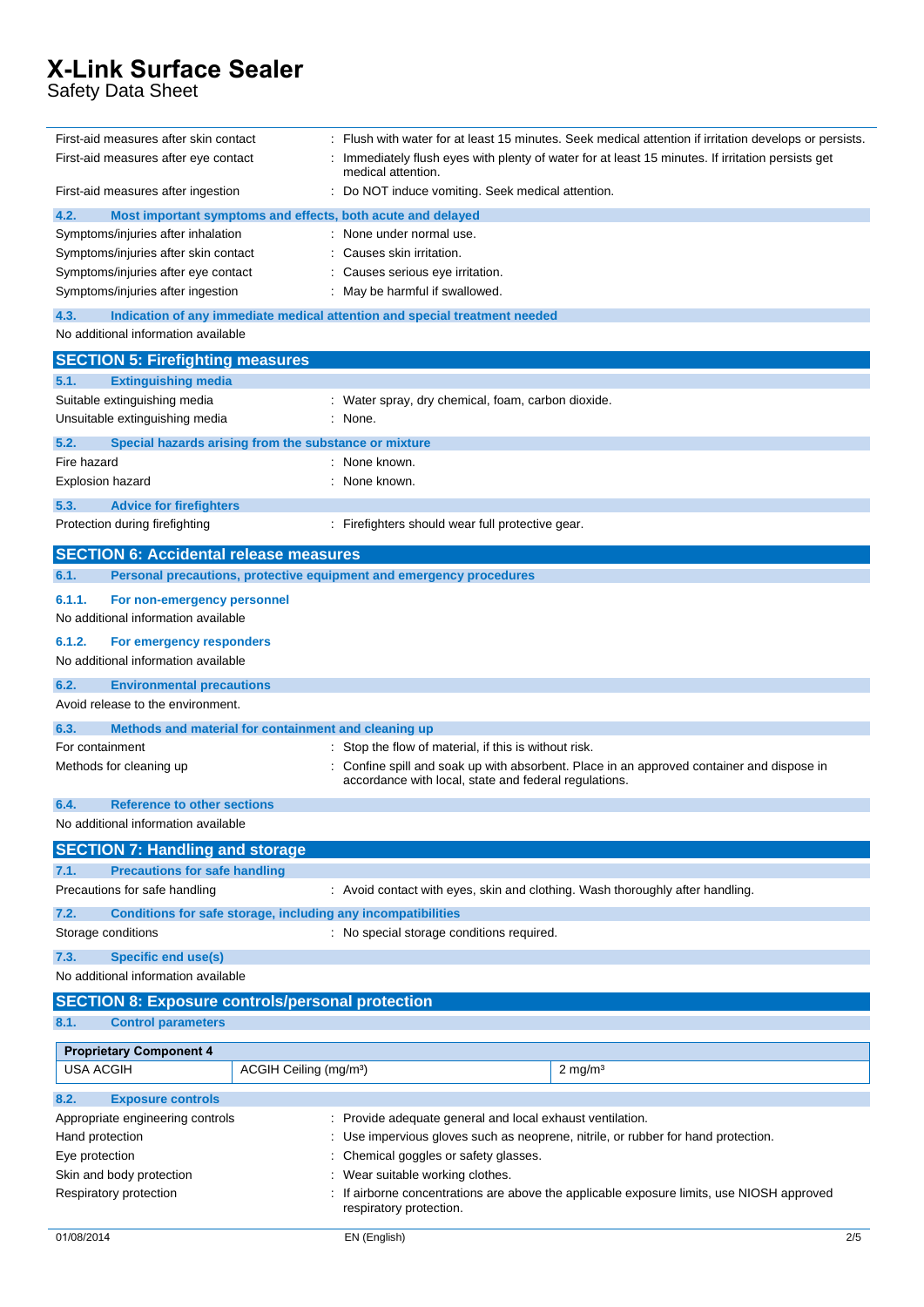Safety Data Sheet

| <b>SECTION 9: Physical and chemical properties</b>                |                                |  |
|-------------------------------------------------------------------|--------------------------------|--|
| 9.1.<br>Information on basic physical and chemical properties     |                                |  |
| Physical state                                                    | : Liquid                       |  |
| Colour                                                            | Milky White                    |  |
| Odour                                                             | odorless.                      |  |
| Odour threshold                                                   | 8.6                            |  |
| pH                                                                | : No data available            |  |
| Relative evaporation rate (butylacetate=1)                        | : No data available            |  |
| Melting point                                                     | No data available              |  |
| Freezing point                                                    | No data available              |  |
| Boiling point                                                     | No data available              |  |
| Flash point                                                       | : No data available            |  |
| Self ignition temperature                                         | : No data available            |  |
| Decomposition temperature                                         | : No data available            |  |
| Flammability (solid, gas)                                         | No data available              |  |
| Vapour pressure                                                   | : No data available            |  |
| Relative vapour density at 20 °C                                  | : No data available            |  |
| Relative density                                                  | : $1.4$ g/ml                   |  |
| Solubility                                                        | : No data available            |  |
| Log Pow                                                           | No data available              |  |
| Log Kow                                                           | : No data available            |  |
| Viscosity, kinematic                                              | : No data available            |  |
| Viscosity, dynamic                                                | : No data available            |  |
| <b>Explosive properties</b>                                       | No data available              |  |
| Oxidising properties                                              | : No data available            |  |
| <b>Explosive limits</b>                                           | : No data available            |  |
| <b>Other information</b><br>9.2.                                  |                                |  |
| No additional information available                               |                                |  |
| <b>SECTION 10: Stability and reactivity</b>                       |                                |  |
| 10.1.<br><b>Reactivity</b>                                        |                                |  |
| No additional information available                               |                                |  |
| 10.2.<br><b>Chemical stability</b>                                |                                |  |
| The product is stable at normal handling- and storage conditions. |                                |  |
| 10.3.<br><b>Possibility of hazardous reactions</b>                |                                |  |
| Will not occur.                                                   |                                |  |
|                                                                   |                                |  |
| <b>Conditions to avoid</b><br>10.4.<br>None.                      |                                |  |
| 10.5.<br><b>Incompatible materials</b>                            |                                |  |
| Not determined.                                                   |                                |  |
| 10.6.<br><b>Hazardous decomposition products</b>                  |                                |  |
| Not determined.                                                   |                                |  |
| <b>SECTION 11: Toxicological information</b>                      |                                |  |
| <b>Information on toxicological effects</b><br>11.1.              |                                |  |
| Acute toxicity                                                    | Not classified<br>÷            |  |
| <b>Proprietary Component 4</b>                                    |                                |  |
| LD50 oral rat                                                     | $214$ mg/kg                    |  |
| Skin corrosion/irritation                                         | Causes skin irritation.        |  |
| Serious eye damage/irritation                                     | Causes serious eye irritation. |  |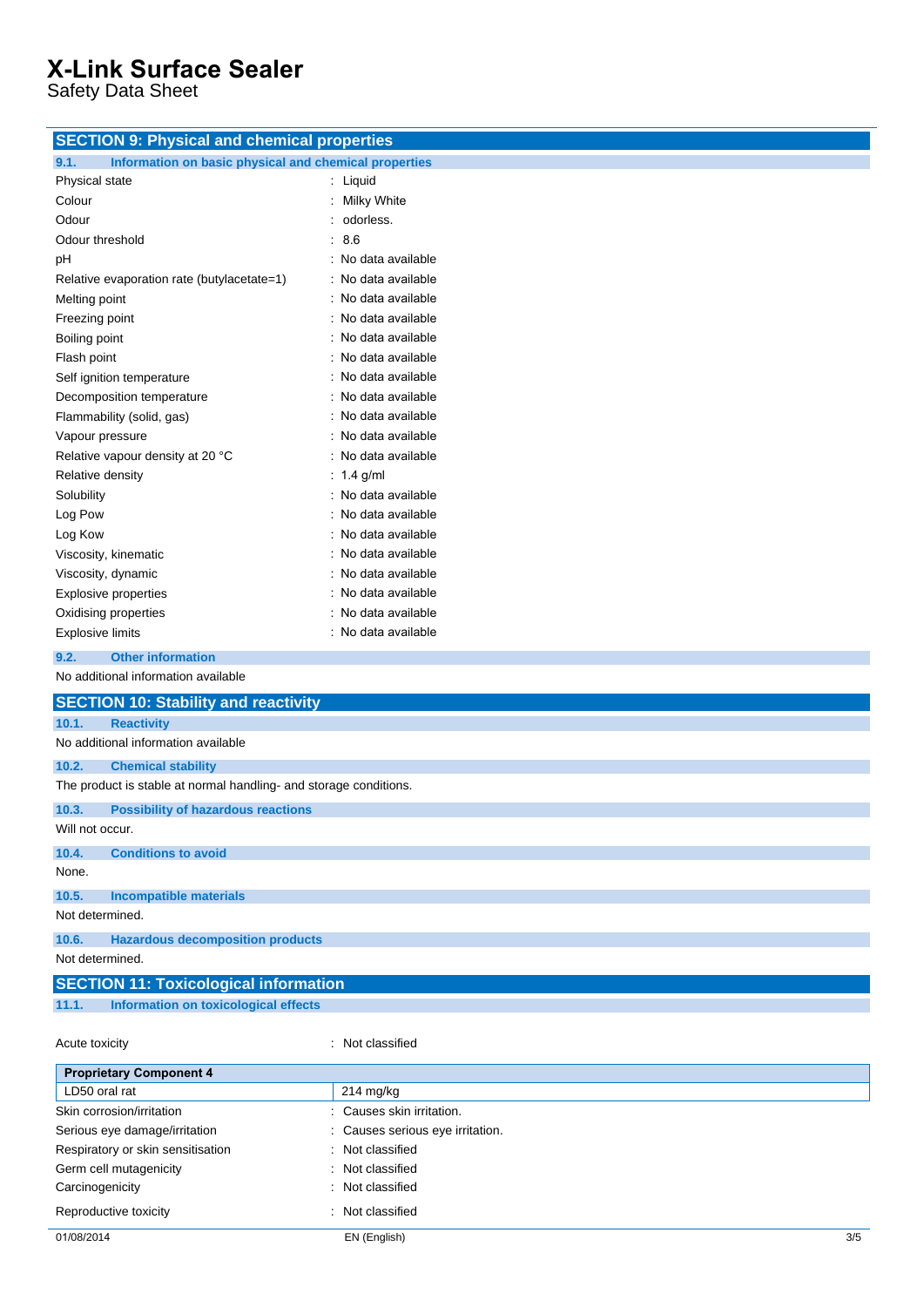Safety Data Sheet

| Specific target organ toxicity (single exposure)                                                          | : Not classified                                                                                      |  |
|-----------------------------------------------------------------------------------------------------------|-------------------------------------------------------------------------------------------------------|--|
| Specific target organ toxicity (repeated<br>exposure)                                                     | Not classified                                                                                        |  |
| Aspiration hazard                                                                                         | Not classified                                                                                        |  |
| <b>SECTION 12: Ecological information</b>                                                                 |                                                                                                       |  |
| 12.1.<br><b>Toxicity</b>                                                                                  |                                                                                                       |  |
| <b>Proprietary Component 4</b>                                                                            |                                                                                                       |  |
| LC50 fishes 1                                                                                             | 80 mg/l (Exposure time: 96 h - Species: Gambusia affinis [static])                                    |  |
| 12.2.<br><b>Persistence and degradability</b>                                                             |                                                                                                       |  |
| No additional information available                                                                       |                                                                                                       |  |
| 12.3.<br><b>Bioaccumulative potential</b>                                                                 |                                                                                                       |  |
| <b>Proprietary Component 4</b>                                                                            |                                                                                                       |  |
| Log Pow                                                                                                   | 0.65                                                                                                  |  |
| 12.4.<br><b>Mobility in soil</b>                                                                          |                                                                                                       |  |
| No additional information available                                                                       |                                                                                                       |  |
| 12.5.<br><b>Other adverse effects</b>                                                                     |                                                                                                       |  |
| No additional information available                                                                       |                                                                                                       |  |
| <b>SECTION 13: Disposal considerations</b>                                                                |                                                                                                       |  |
| 13.1.<br><b>Waste treatment methods</b>                                                                   |                                                                                                       |  |
| Waste disposal recommendations                                                                            | : Dispose of contents/container in accordance with local/regional/national/international regulations. |  |
| <b>SECTION 14: Transport information</b>                                                                  |                                                                                                       |  |
| In accordance with DOT / ADR / RID / ADNR / IMDG / ICAO / IATA                                            |                                                                                                       |  |
| 14.1.<br><b>UN number</b>                                                                                 |                                                                                                       |  |
| Not applicable                                                                                            |                                                                                                       |  |
| 14.2.<br><b>UN proper shipping name</b>                                                                   |                                                                                                       |  |
| Not applicable                                                                                            |                                                                                                       |  |
| <b>SECTION 15: Regulatory information</b>                                                                 |                                                                                                       |  |
| 15.1. US Federal regulations                                                                              |                                                                                                       |  |
| <b>Proprietary Component 2</b>                                                                            |                                                                                                       |  |
| Listed on the United States TSCA (Toxic Substances Control Act) inventory                                 |                                                                                                       |  |
| <b>Proprietary Component 4</b>                                                                            |                                                                                                       |  |
| Listed on the United States TSCA (Toxic Substances Control Act) inventory                                 |                                                                                                       |  |
| <b>Proprietary Component 3</b>                                                                            |                                                                                                       |  |
| Listed on the United States TSCA (Toxic Substances Control Act) inventory                                 |                                                                                                       |  |
| <b>Proprietary Component 1</b>                                                                            |                                                                                                       |  |
| Listed on the United States TSCA (Toxic Substances Control Act) inventory                                 |                                                                                                       |  |
| <b>Proprietary Component 5</b>                                                                            |                                                                                                       |  |
| Listed on the United States TSCA (Toxic Substances Control Act) inventory                                 |                                                                                                       |  |
| 15.2. US State regulations                                                                                |                                                                                                       |  |
| <b>Proprietary Component 4</b>                                                                            |                                                                                                       |  |
| U.S. - Massachusetts - Right To Know List                                                                 |                                                                                                       |  |
| U.S. - Minnesota - Hazardous Substance List<br>U.S. - New Jersey - Right to Know Hazardous Substance List |                                                                                                       |  |
| U.S. - Pennsylvania - RTK (Right to Know) List                                                            |                                                                                                       |  |
| <b>SECTION 16: Other information</b>                                                                      |                                                                                                       |  |
| Full text of H-phrases::                                                                                  |                                                                                                       |  |
| Acute Tox. 3 (Oral)                                                                                       | Acute toxicity (oral) Category 3                                                                      |  |
|                                                                                                           |                                                                                                       |  |
| Eye Irrit. 2A<br>Skin Corr. 1A                                                                            | Serious eye damage/eye irritation Category 2A<br>skin corrosion/irritation Category 1A                |  |